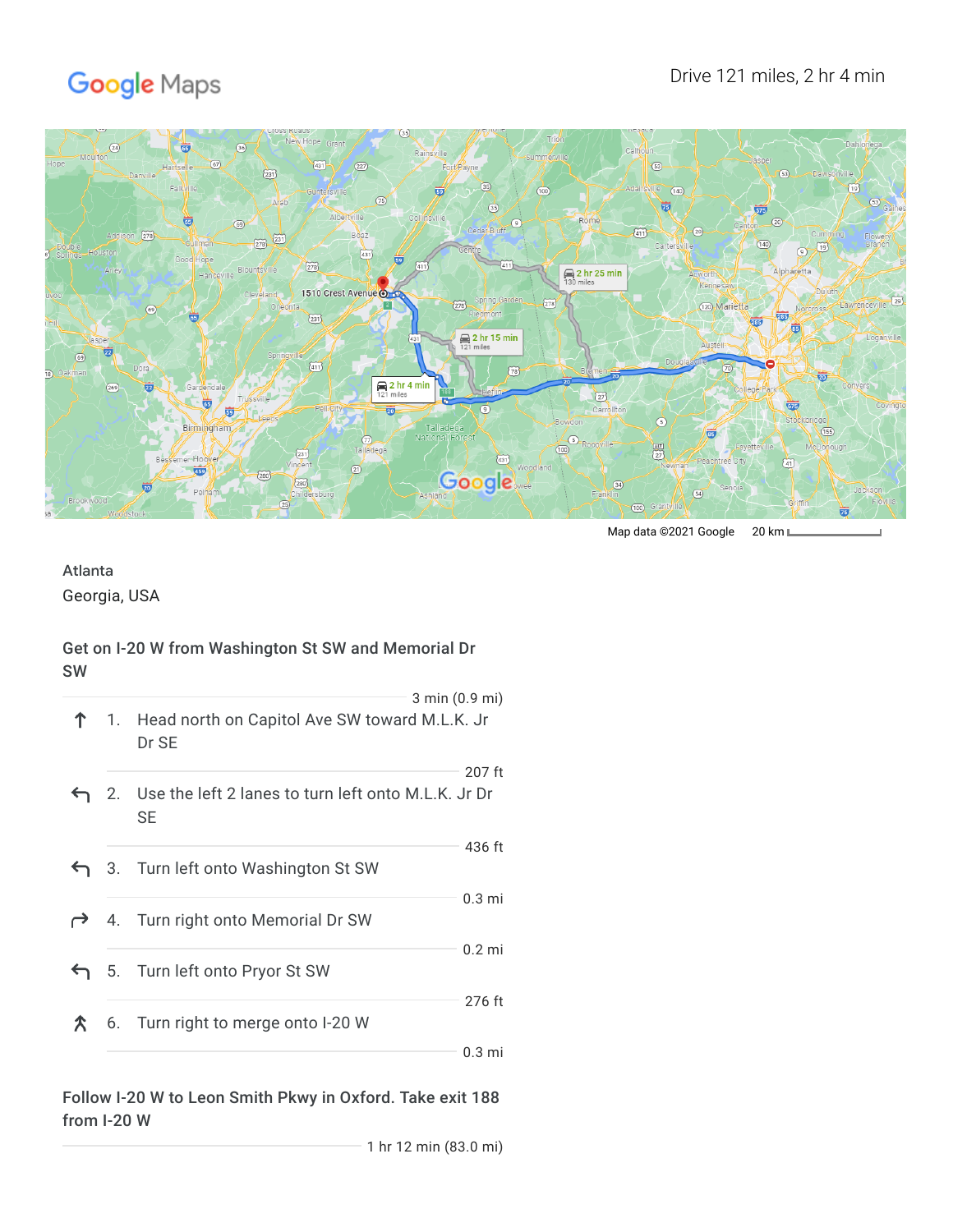# 7. Merge onto I-20 W **B** Entering Alabama

|  | ↑ 8. Take exit 188 toward Oxford/Anniston | 82.6 mi  |
|--|-------------------------------------------|----------|
|  |                                           | $0.4$ mi |

#### Take US-431 to I-759 W in Gadsden

|    |     |                                                                                        | 41 min (34.0 mi)  |
|----|-----|----------------------------------------------------------------------------------------|-------------------|
| ጽ  | 9.  | Merge onto Leon Smith Pkwy                                                             |                   |
| ↑  | 10. | Continue onto Morgan Rd                                                                | 331 ft            |
| ↑  | 11. | Continue onto US-431/Golden Springs Rd<br>Continue to follow US-431                    | $0.2$ mi          |
| ↖. | 12. | Slight left onto US-431/Anniston Eastern<br><b>Bypass</b><br>Continue to follow US-431 | $6.9$ mi          |
| ↖. |     | 13. Slight left onto E Broad St                                                        | 23.7 mi           |
| ↽  |     | 14. Turn left onto Padenreich Ave                                                      | $1.4 \text{ mi}$  |
| ←  |     | 15. Turn right onto Hillsboro Dr                                                       | $0.4$ mi          |
| ⊖  |     | 16. Turn right onto George Wallace Dr                                                  | 482 ft            |
| ↽  |     | 17. Turn left onto AL-759                                                              | $0.4$ mi          |
|    |     |                                                                                        | 0.9 <sub>mi</sub> |

### Continue on I-759 W to Black Creek Pkwy. Take exit 2 from I-759 W

|     |                                                                                     | $2 \text{ min } (1.8 \text{ mi})$ |
|-----|-------------------------------------------------------------------------------------|-----------------------------------|
|     | 18. Continue onto I-759 W                                                           |                                   |
|     | 19. Take exit 2 for Black Creek Pkwy                                                | $1.6 \text{ mi}$                  |
| 20. | Keep right at the fork, follow signs for Gadsden<br>and merge onto Black Creek Pkwy | $0.2 \text{ mi}$                  |
|     |                                                                                     | 328 ft                            |

## Take S 11th St to Crest Ave

21. Merge onto Black Creek Pkwy

4 min (1.6 mi)

0.3 mi